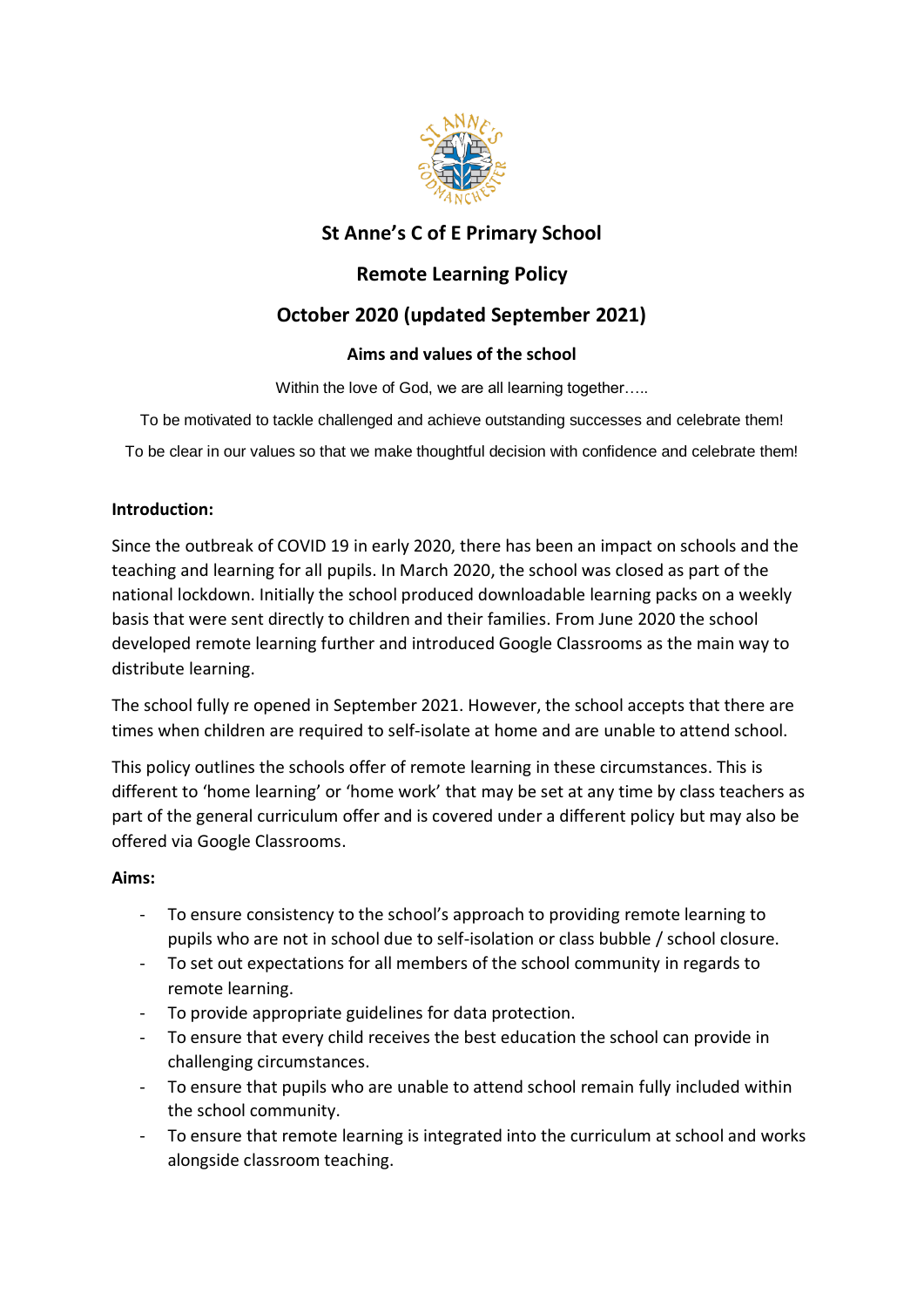### **Remote learning offer to children:**

#### **Access to ICT**

The majority of remote learning will be delivered via Google Classrooms. This can be accessed on smart phones, tablets, laptops and desktops. However, it does require an internet connection. The school recongises that some families may find it difficult to provide adequate ICT equipment or a sufficient internet connection at home for their children to access remote learning.

Where problems arise in accessing Google Classrooms, parents and families will communicate these to the class teacher or SLT and alternative arrangements may be made. These may include:

- Possible borrowing to school ICT equipment for children to use at home
- The use of Class Do Jo or email to deliver remote learning packs
- Where no access to ICT is reasonably available and with prior discussion with the class teacher and SLT, the printing and distribution of home learning packs to children and families. (Please note that a reasonable amount of time must be allowed for the production and distribution of packs approx. 48 hours)

The school has identified that there are 2 tiers that relate to the remote learning offer. This considers the ability of staff to be able to set work, the type of work that can be set and the amount of feedback pupils can expect. The school is conscious of staff workload and ability to teach in school alongside setting work remotely. The two tiers have been identified as:

**Tier 1** – Children isolating due to being symptomatic, or awaiting test results (up to 14 days)

**Tier 2** – Class closure / whole school closure (Closure time will be defined by local authorities on a case by case basis)

The school is also conscious of the varying ages of the children within the school and their ability to be able to 'independently' access remote learning alongside the amount of parental support that may be required.

|        | KS1                                                    | KS <sub>2</sub>                               |
|--------|--------------------------------------------------------|-----------------------------------------------|
| Tier 1 | Phonic activities X3 weekly                            | Spelling activities X3 weekly                 |
|        | Counting / number recognition<br>activities X3 weekly  | Punctuation and grammar activity<br>X3 weekly |
|        | Letter formation activities X3 weekly                  | Times table activities X3 weekly              |
|        | One writing activity (Yr1 and Yr2)                     | Two writing activities weekly                 |
|        | One math's focus activity weekly<br>$(Yr1$ and $Yr 2)$ | Two math's focus activities weekly            |
|        |                                                        | One Foundation curriculum activity            |
|        | One Foundation curriculum activity                     |                                               |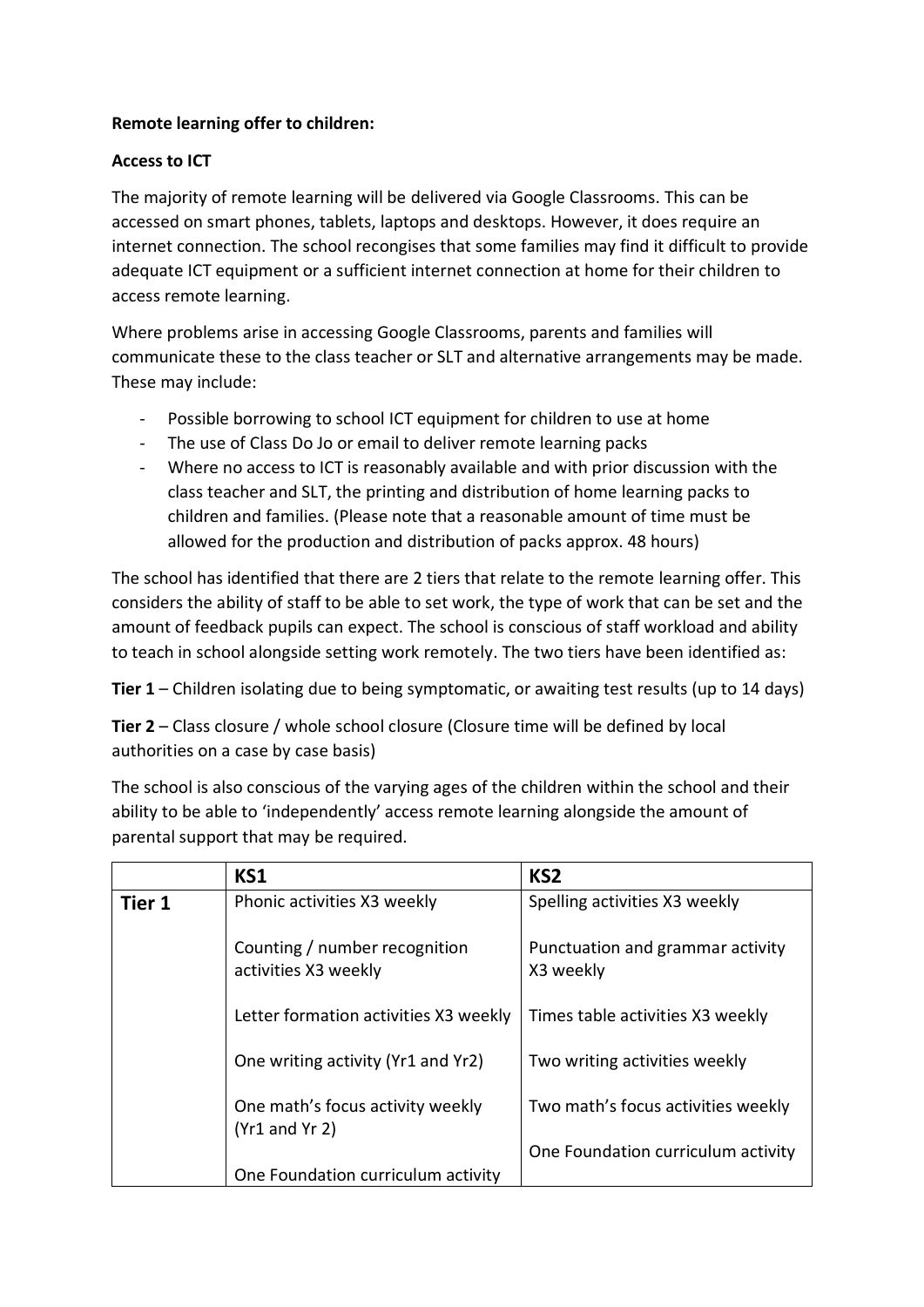|                                                      | Formats that may be used to deliver<br>activities include: White Rose<br>math's, Oak Academy, BBC bite size<br>and other suitable online resources.<br>It is expected that children will<br>spend 15 mins a day on<br>independent / 1:1 reading.<br>It is expected that children will<br>spend a minimum of 30 mins daily<br>on some outdoor exercise / activity<br>(Outside games) and or online<br>exercise (eg. Joe Wicks work out)                                                                                                                                                                       | Formats that may be used to deliver<br>activities include: White Rose<br>math's, Oak Academy, BBC bite size,<br>Time table Rock stars and other<br>suitable online resources.<br>It is expected that children will<br>spend 30 mins a day on<br>independent reading.<br>It is expected that children will<br>spend a minimum of 30 mins daily<br>on some outdoor exercise / activity<br>(Outside games) and or online<br>exercise (eg. Joe Wicks work out)                                                                                                                                                              |
|------------------------------------------------------|--------------------------------------------------------------------------------------------------------------------------------------------------------------------------------------------------------------------------------------------------------------------------------------------------------------------------------------------------------------------------------------------------------------------------------------------------------------------------------------------------------------------------------------------------------------------------------------------------------------|-------------------------------------------------------------------------------------------------------------------------------------------------------------------------------------------------------------------------------------------------------------------------------------------------------------------------------------------------------------------------------------------------------------------------------------------------------------------------------------------------------------------------------------------------------------------------------------------------------------------------|
| <b>Tier 1</b><br>Teacher<br>feedback<br>expectations | Work retuned to the teacher will receive feedback at least once a week.                                                                                                                                                                                                                                                                                                                                                                                                                                                                                                                                      |                                                                                                                                                                                                                                                                                                                                                                                                                                                                                                                                                                                                                         |
| <b>Tier 2</b>                                        | Expectation of Children to 'log on' to<br>Google Classrooms each day.<br>Daily - Phonic sessions<br>Daily - Math's activity<br>Daily - Writing / Letter formation<br>activity. (may be linked to a<br>foundation subject)<br>Daily - Foundation subject<br>Daily - Story read to the class via<br>video<br>Independent reading $(20 - 30 \text{ mins})$<br>day)<br>One or more of these lessons will be<br>supported by a 'Live' video lesson<br>on Google Meet run by the Class<br>teacher. This will also be recorded<br>and re posted, so that children can<br>be flexible about accessing it at<br>home. | Expectation of Children to 'log on'<br>to Google Classrooms at each day.<br>Daily SPAG - (Spelling, punctuation<br>and Grammar) activity.<br>Daily - Math's activity<br>Daily - Writing activity (May be<br>linked to a foundation subject)<br>Daily - Foundation subject<br>Independent reading $(30 - 45$ mins<br>a day)<br>One or more of these lessons will<br>be supported by a 'Live' video<br>lesson on Google Meet run by the<br>class teacher. This will also be<br>recorded and re posted, so that<br>children can be flexible about<br>accessing it at home.<br>Daily – Story read to the class via<br>video |
|                                                      | Weekly RE lesson / activity                                                                                                                                                                                                                                                                                                                                                                                                                                                                                                                                                                                  | Weekly RE lesson / activity                                                                                                                                                                                                                                                                                                                                                                                                                                                                                                                                                                                             |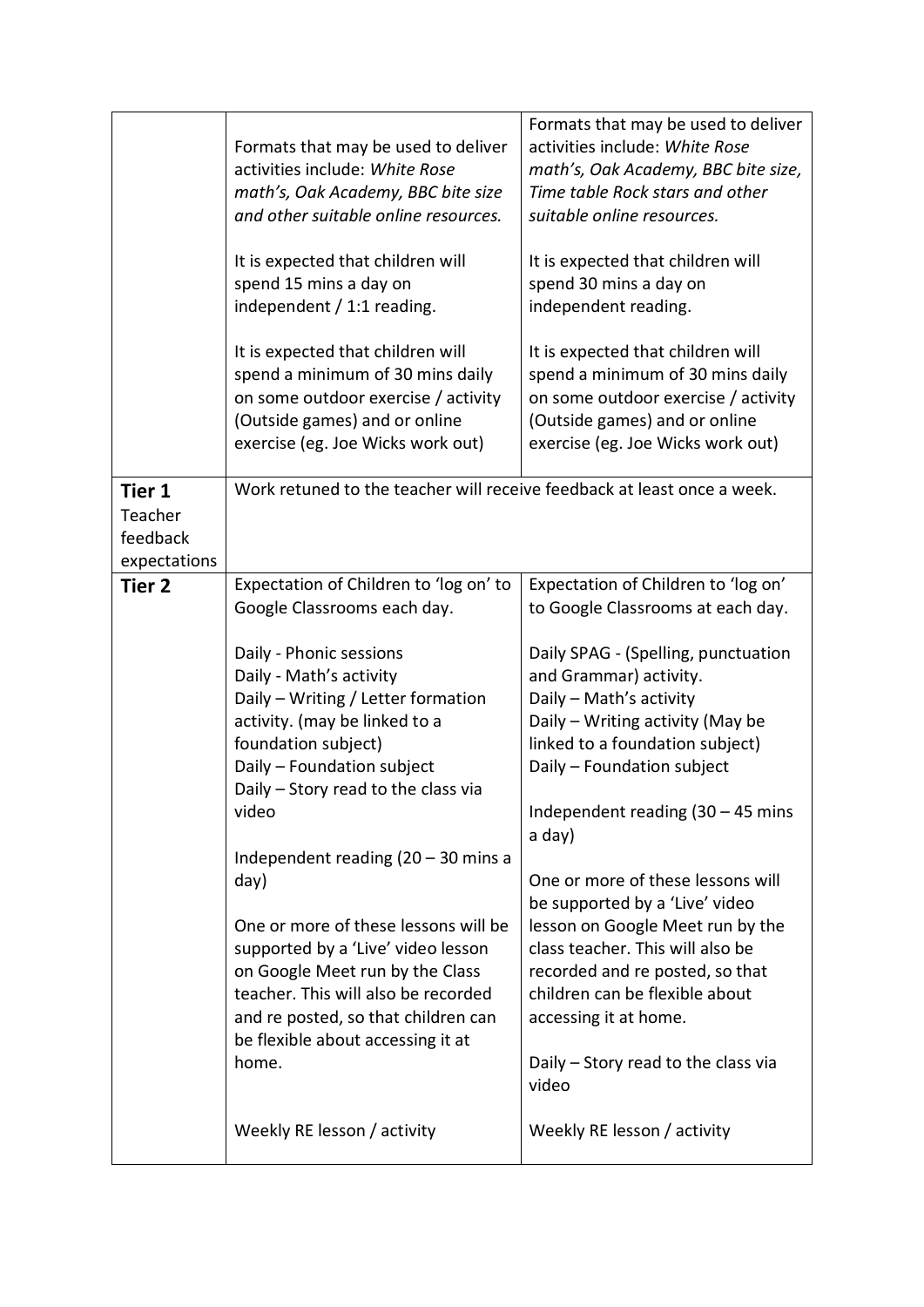|              | Foundation subject lesson / activity.                                         | Foundation subject lesson /                    |  |
|--------------|-------------------------------------------------------------------------------|------------------------------------------------|--|
|              | (Geography / History / Science)                                               | Activities a week. (Geography /                |  |
|              |                                                                               | History / Science)                             |  |
|              |                                                                               |                                                |  |
|              | Art / DT / or Music related activity a                                        |                                                |  |
|              | week                                                                          | Art / DT / or Music related activity a<br>week |  |
|              | It is expected that children will                                             |                                                |  |
|              | spend a minimum of 30 mins on                                                 | It is expected that children will              |  |
|              | some outdoor exercise / activity                                              | spend a minimum of 30 mins on                  |  |
|              | (Outside games) and or online                                                 | some outdoor exercise / activity               |  |
|              | exercise (eg. Joe Wicks work out)                                             | (Outside games) and or online                  |  |
|              |                                                                               | exercise (eg. Joe Wicks work out)              |  |
|              |                                                                               |                                                |  |
|              |                                                                               |                                                |  |
| Tier 2       | Teachers will be available daily from 9am until 3pm to respond to children    |                                                |  |
| Teacher      | / families queries and questions, via email, Class Do Jo and through Google   |                                                |  |
| feedback     | Classrooms.                                                                   |                                                |  |
|              |                                                                               |                                                |  |
| expectations | Work completed and hand in / returned will receive teacher feedback           |                                                |  |
|              |                                                                               |                                                |  |
|              | electronically. If work is being completed in 'hard copy' it can be returned  |                                                |  |
|              | and fed back on, when the school re opens.                                    |                                                |  |
|              |                                                                               |                                                |  |
|              | Teaching staff will organise small group or individual sessions with children |                                                |  |
|              | who are finding something difficult or need further support, as and when      |                                                |  |
|              | needed. These will usually be done via Google Meet at a set time.             |                                                |  |

Class teachers will consider the following:

- To make work manageable and not overwhelming.
- Consider the amount of time children are in front of a computer screen and to consider tasks children can do away from the computer throughout the day.
- Remember that parents are not teacher's so there will not be an expectation for activities to be the same as those that would be taught in school.
- Consider the daily routine and adapt where necessary to take into consideration children learning at home. It may be helpful to provide parents with a suggested timetable (for example, completing maths and writing work in the morning).
- Ensuring that there is flexibility in regards to 'handing in' or 'completing work' so that remote learning can fit around family lives.
- An awareness of siblings that may also be learning at home and to show flexibility in setting work and use of ICT to allow all siblings equal access to materials on line.

# **Role of support staff:**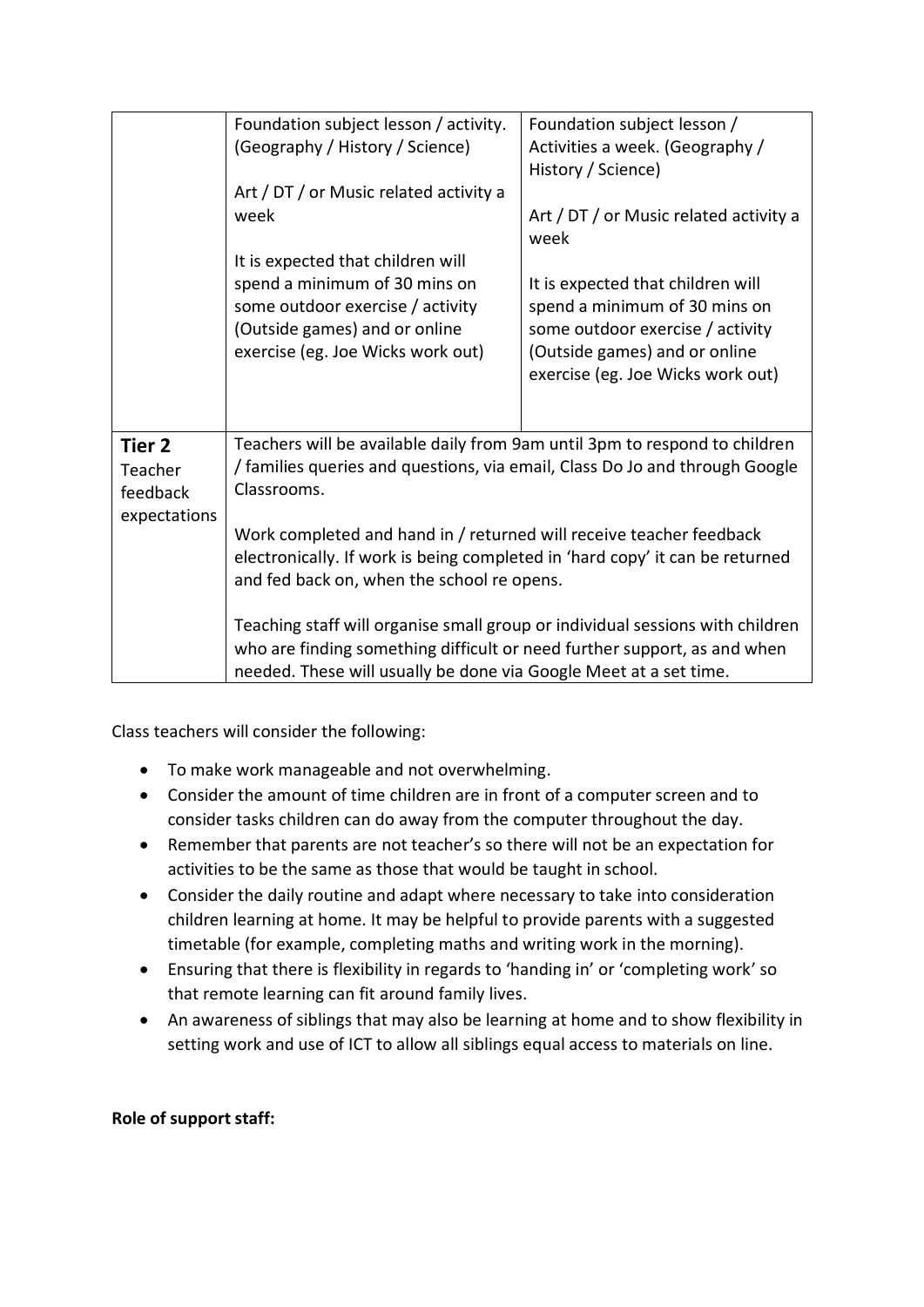Support staff play a valuable role in supporting children's learning within school. This is also the case regardless of if that learning is delivered online remotely or within the usual educational setting.

All support staff have access and have received training in how to support children's learning on Google Classrooms. This work is directed by the Class Teacher.

## **Additional elements to the remote school community:**

There are several pages within the schools Google Classroom area that all pupils can access if they wish.

Weekly assemblies / collective worships, are posted on the head teachers page / classroom each week for all children to access and be part of.

The Pastoral Support page provides all children access to wellbeing advice and materials.

The St Anne's Sensational Story page provides a range of recoded books and stories for all children to access and enjoy.

## **SEN support**

The school takes into account the needs of all of the children at St Anne's. Where a child has an EHCP, the class teacher and SENCo will communicate with families regarding remote learning and will agree together, the level and type of learning to be set to ensure that, where possible, EHCP targets can continue to be worked upon.

### **Parental responsibility:**

The whole school community including staff, parents and families appreciate the importance of children's learning and education. Whilst the school will continue to do all that it can to support any remote learning that may be necessary, it is important that parents and families recognise their responsibilities in supporting their children's education during any period of self-isolation or school closure. This includes:

- Ensuring that regular contact is made with the school / class teacher.
- Ensuring the children have dedicated time each day to participate in remote learning.
- To communicate with class teacher via email or Class Do Jo if there are any problems with access to remote learning.
- To support their child/children with remote learning in any way they can including supporting the 'returning' of completed work.
- To communicate with school if family circumstances change, eg a child falls ill and cannot be expected to carry out work at home, if a member of the family develops symptoms of COVID etc.

# **Vulnerable Pupils:**

Staff at the school will continue to record all safeguarding concerns on My Concern in accordance with the schools Safeguarding Policy.